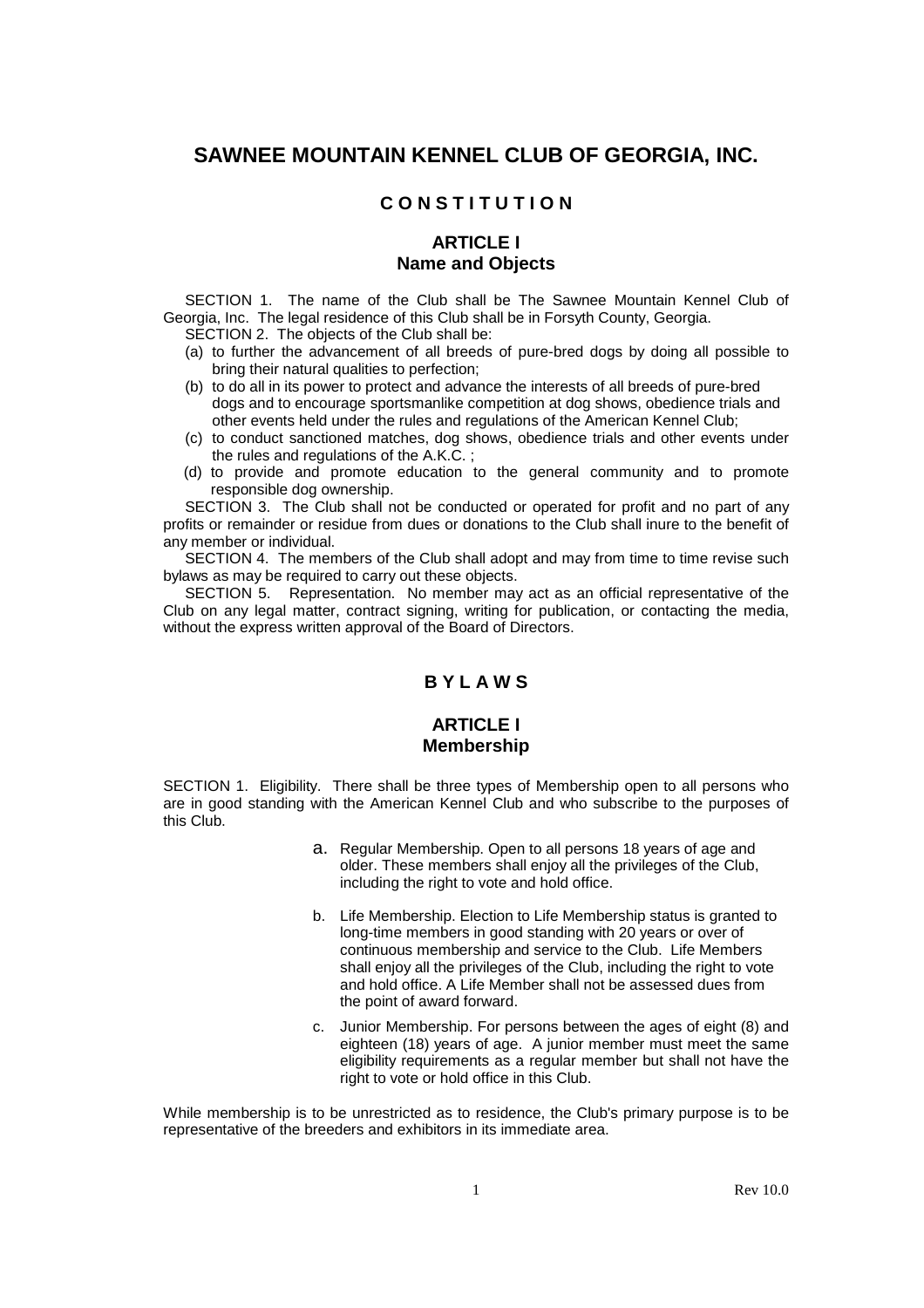SECTION 2. Dues. The annual dues for Regular Membership shall be as set by the board no less than three months prior to the due date, payable on or before the 1st day of January of each year. The maximum annual dues for Regular Membership shall be twenty dollars (\$20.00). Annual Junior Membership dues shall be as set by the board no less than three months prior to the due date. The maximum annual dues for Junior Membership shall be five dollars (\$5.00). No member may vote whose dues are not paid for the current year. During the month of November the Treasurer shall send to each member a statement of dues for the ensuing year. Any applicant accepted as a member 60 days or less before the annual dues are payable shall have their dues waived for the following year.

SECTION 3. Election to Membership. Each applicant for membership shall apply on a form as approved by the Board of Directors and which shall provide that the applicant agrees to abide by these constitution and bylaws and the rules of The American Kennel Club. The application shall state the name, address, and occupation of the applicant and it shall carry the endorsement of two members in good standing, not of the same household. Accompanying the application, the prospective member shall submit dues payment for the current year.

 All applications are to be filed with the Secretary and each application is to be read at the first meeting of the Club following its receipt. At the next Club meeting the application will be read and the applicant will be voted upon by secret ballot and affirmative votes of 2/3 of the members present and voting at that meeting shall be required to elect the applicant. The applicant must be present at both meetings.

 Applicants for membership who have been rejected by the Club may not re-apply within six months after such rejection.

SECTION 4. Termination of Membership. Memberships may be terminated:

- (a) by resignation. Any member in good standing may resign from the Club upon written notice to the Secretary; but no member may resign when in debt to the Club. Obligations other than dues are considered a debt to the club and must be paid in full prior to resignation.
- (b) by lapsing. A membership will be considered as lapsed and automatically terminated if such member's dues remain unpaid 60 days after the first day of the fiscal year; however, the Board may grant an additional 60 days of grace to such delinquent members in meritorious cases. In no case may a person be entitled to vote at any Club meeting whose dues are unpaid as of the date of that meeting.
- (c) by expulsion. A membership may be terminated by expulsion as provided in Article VI of these bylaws.

#### **ARTICLE II Meetings and Voting**

SECTION 1. Club Meetings. Meetings of the Club shall be held within the greater Cumming, Georgia area on the second Wednesday of each month, at such hour and place as may be designated by the Board of Directors. Written notice of each such meeting shall be mailed by first class mail or sent by Electronic Media by the Secretary at least 10 days prior to the date of the meeting. The quorum for such meetings shall be 20 percent of the members in good standing.

SECTION 2. Special Club Meetings. Special Club meetings may be called by the President, or by a majority vote of the members of the Board who are present and voting at any regular or special meeting of the Board; and shall be called by the Secretary upon receipt of a petition signed by five members of the Club who are in good standing. Such special meetings shall be held within the greater Cumming, Georgia area at such place, date, and hour as may be designated by the person or persons authorized herein to call such meetings. Written notice of such a meeting shall be mailed by first class mail or Electronic Media by the Secretary at least 5 days and not more than 15 days prior to the day of the meeting, and said notice shall state the purpose of the meeting, and no other Club business may be transacted thereat. The quorum for such a meeting shall be 20 percent of the members in good standing.

SECTION 3. Board Meetings. Meetings of the Board of Directors shall be held each month in the greater Cumming, Georgia area at such hour and place as may be designated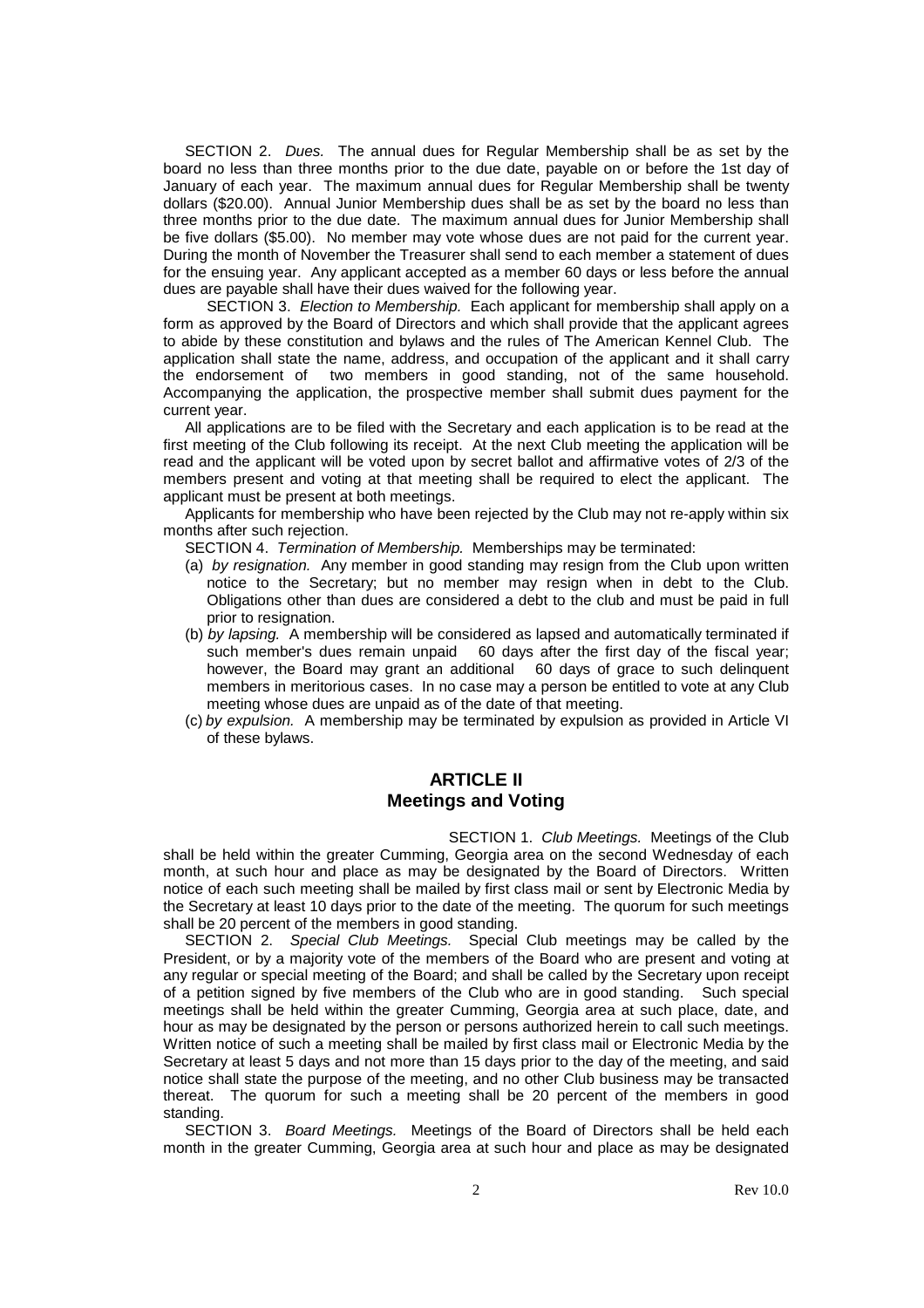by the Board. Written notice of each such meeting shall be mailed by first class mail or Electronic Media by the Secretary at least 5 days prior to the date of the meeting. The quorum for such a meeting shall be a majority of the Board.

 SECTION 4. Special Board Meetings. Special meetings of the Board may be called by the President; and shall be called by the Secretary upon receipt of a written request signed by at least three members of the Board. Such special meetings shall be held within the greater Cumming, Georgia area at such place, date, and hour as may be designated by the person authorized herein to call such meeting. Written notice of such meeting shall be mailed by first class mail or Electronic Media by the Secretary at least 5 days and not more than 10 days prior to the date of the meeting. Any such notice shall state the purpose of the meeting and no other business shall be transacted thereat. A quorum for such a meeting shall be a majority of the Board.

SECTION 5. Voting. Each Regular member in good standing whose dues are paid for the current year shall be entitled to one vote at any meeting of the Club at which he is present. Proxy voting will not be permitted at any Club meeting or election.

#### **ARTICLE III Directors and Officers**

 SECTION 1. Board of Directors. The Board shall be comprised of the officers and four (4) other persons all of whom shall be members in good standing. Officers shall be elected for one-year terms; the four other members shall serve terms of two (2) years each, and the terms shall be staggered so that two expire each year. Election shall be held at the Club's annual meeting as provided in Article IV and each Office held until their successors are elected. General management of the Club's affairs shall be entrusted to the Board of Directors.

 SECTION 2. Officers. The Club's officers, consisting of the President, First Vice-President, Second Vice-President, Secretary and Treasurer shall serve in their respective capacities both with regard to the Club and its meetings and the Board and its meetings.

(a) The President shall preside at all meetings of the Club and of the Board, and shall have the

 duties and powers normally appurtenant to the office of President in addition to those particularly specified by these bylaws.

(b) The First Vice-President shall have the duties and exercise the powers of the President in case

of the President's death, absence, or incapacity.

- (c) The Second Vice-President shall have the duties and exercise the powers of the President in case of both the President's and First Vice-President's absence.
- (d) The Secretary shall keep a record of all meetings of the Club and of the Board and of all matters of which a record shall be ordered by the Club; shall within a reasonable time after the close of all open meetings provide minutes to the editor of the Club's newsletter for publication in the next issue, have charge of the correspondence, notify members of meetings, notify new members of their election to membership, notify officers and directors of their election to office, keep a roll of the members of the Club with their addresses, and carry out such other duties as are prescribed in these bylaws.
- (e) The Treasurer shall collect and receive all moneys due or belonging to the Club. Moneys shall be deposited in a bank designated by the Board, in the name of the Club. The books shall at all times be open to inspection of the Board and a report shall be given at every meeting of the condition of the Club's finances and every item of receipt or payment not before reported; and at the annual meeting an accounting shall be rendered of all moneys received and expended during the previous fiscal year. The Treasurer shall be bonded in such amount as the Board of Directors shall determine.
- (f) The offices of Secretary and Treasurer may be held by the same person in which case the Board shall be comprised of the officers and five (5) other persons.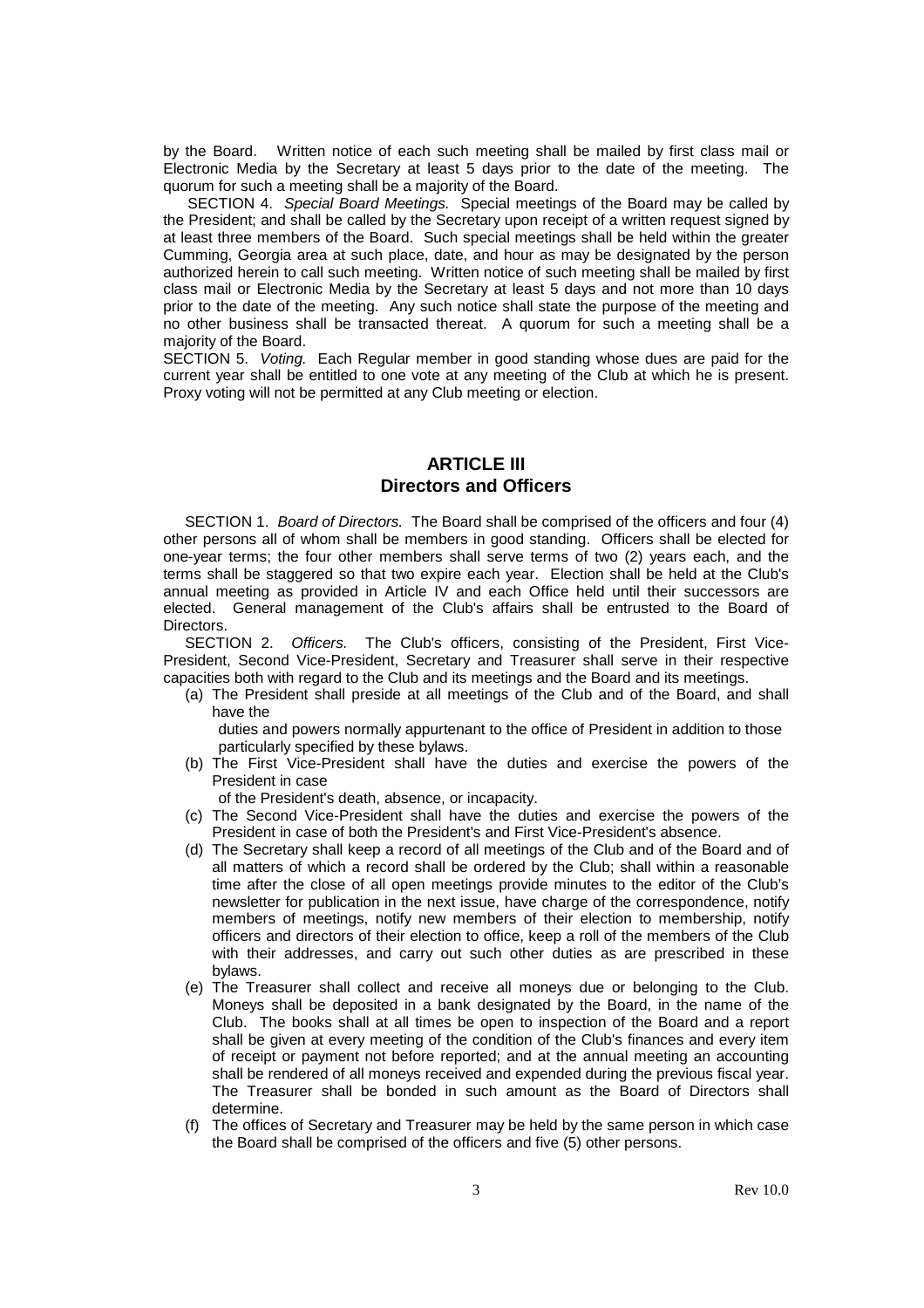(g) AKC Delegate. The Club's delegate to the American Kennel Club shall be selected by the board for a two-year term. The delegate shall represent the Club at AKC meetings at the direction of the Board.

SECTION 3. Vacancies. Any vacancies occurring on the Board or among the officers during the year shall be filled until the next annual election by a majority vote of all the then members of the Board at its first regular meeting following the creation of such vacancy, or at a Special Board Meeting called for that purpose; except that a vacancy in the office of President shall be filled automatically by the First Vice-President and the resulting vacancy in the office of First Vice-President shall be filled by the Second Vice-President and the resulting vacancy in the office of Second Vice-President shall be filled by the Board.

SECTION 4. Limitations. Not more than one member of the same household may serve on the Board of Directors.

### **ARTICLE IV The Club Year, Annual Meeting, Elections**

SECTION 1. Club Year. The Club's fiscal year shall begin on the first day of January and end on the last day of December. The Club's official year shall begin immediately at the conclusion of the election at the annual meeting and shall continue through the election at the next annual meeting.

 SECTION 2. Annual Meeting. The annual meeting shall be held in the month of December at which Officers and Directors for the ensuing year shall be elected by secret, written ballot from among those nominated in accordance with Section 4 of this Article. They shall take office immediately upon the conclusion of the election and each retiring officer shall turn over to the successor in office all properties and records relating to that office within 30 days after the election.

SECTION 3. Elections. The nominated candidate receiving the greatest number of votes for each office shall be declared elected. The four nominated candidates for other positions on the Board who receive the greatest number of votes for such positions shall be declared elected.

 SECTION 4. Nominations. No persons may be a candidate in a Club election who has not been nominated. During the month of September, the Board shall select a Nominating Committee consisting of three members and two alternates, not more than one of whom may be a member of the Board. The Secretary shall immediately notify the committeemen and alternates of their selection. The Board shall name a Chairman for the Committee and it shall be such person's duty to call a committee meeting which shall be held on or before the October meeting.

(a) The Committee shall nominate one candidate for each office, and positions on the Board, and,

 after securing the consent of each person so nominated, shall immediately report their

nominations to the Secretary in writing.

- (b) Upon receipt of the Nominating Committee's report, the Secretary shall notify each member in writing by first class mail or by Electronic Media, of the committee's slate at least two weeks prior to the November meeting.
- (c) Additional nominations may be made at the November meeting by any member in attendance provided that the person so nominated does not decline when their name is proposed, and provided further that if the proposed candidate is not in attendance at this meeting, the proposer shall present to the Secretary a written statement from the proposed candidate signifying willingness to be a candidate. No person may be a candidate for more than one position.
- (d) Nominations cannot be made at the annual meeting or in any manner other than as provided in this Section.
- (e) Upon receipt of the Nominating Committee's report, the Secretary shall notify each member in writing by first class mail, of the committee's slate at least two weeks prior to the November meeting.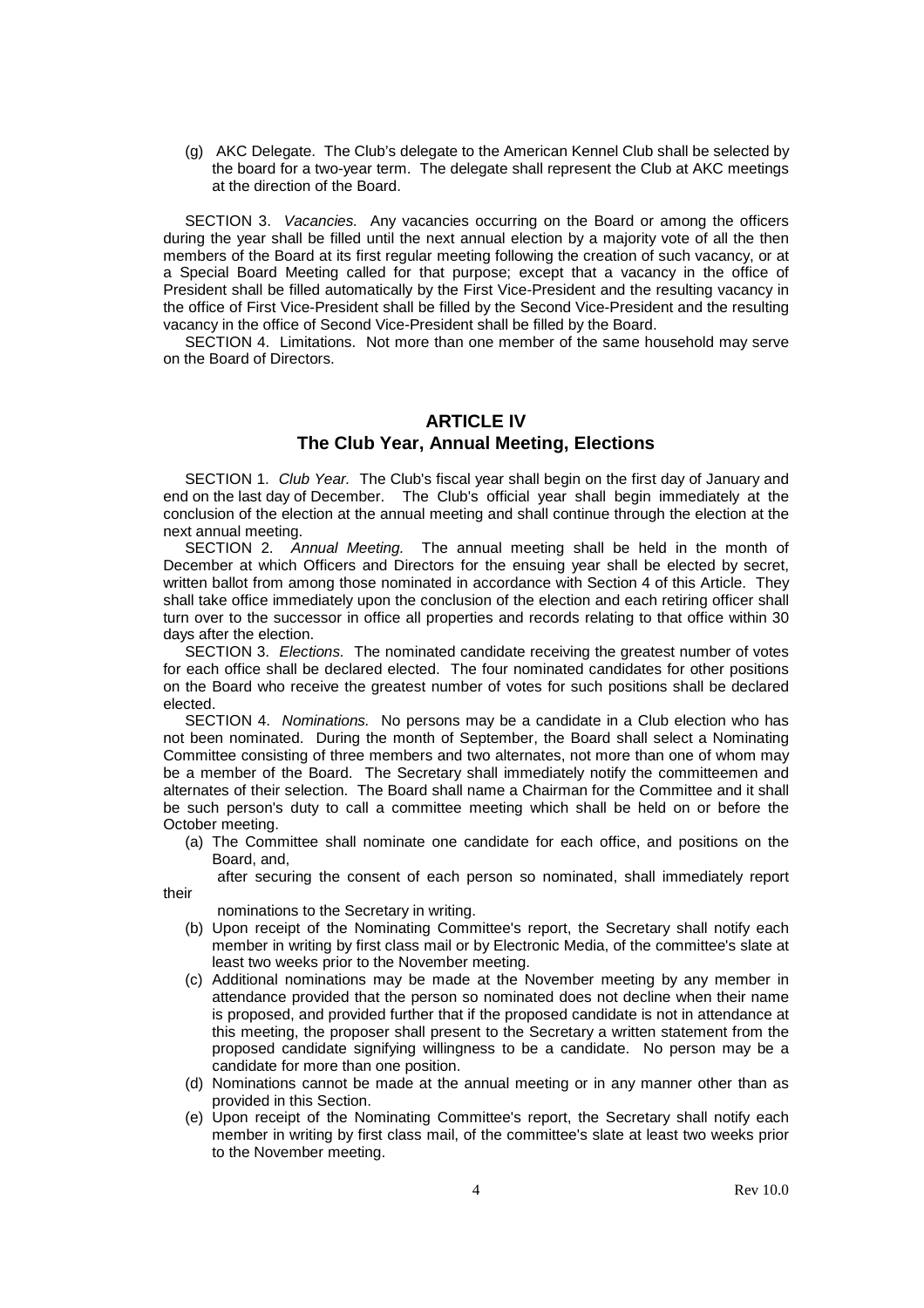- (f) Additional nominations may be made at the November meeting by any member in attendance provided that the person so nominated does not decline when their name is proposed, and provided further that if the proposed candidate is not in attendance at this meeting, the proposer shall present to the Secretary a written statement from the proposed candidate signifying willingness to be a candidate. No person may be a candidate for more than one position.
- (g) Nominations cannot be made at the annual meeting or in any manner other than as provided in this Section.

#### **ARTICLE V Committees**

 SECTION 1. The Board may each year appoint standing committees to advance the work of the Club in such matters as dog shows, obedience and/or agility trials, membership, training classes, trophies, canine legislation, other events under the rules of the A.K.C., and other fields which may well be served by committees. Such committees shall always be subject to the final authority of the Board. Special committees may also be appointed by the Board to aid it on particular projects.

 SECTION 2. Any committee appointment may be terminated by a majority vote of the full membership of the Board upon written notice to the appointee; and the Board may appoint successors to those persons whose services have been terminated.

#### **ARTICLE VI Discipline**

SECTION 1. American Kennel Club Suspension. Any member who is suspended from the privileges of The American Kennel Club automatically shall be suspended from the privileges of this Club for a like period.

SECTION 2. Charges. Any member may prefer charges against a member for alleged misconduct prejudicial to the best interests of the Club. Written charges with specifications must be filed in duplicate with the Secretary together with a deposit of S10.00 which shall be forfeited if such charges are not sustained by the Board following a hearing. The Secretary shall promptly send a copy of the charges to each member of the Board or present them at a Board meeting, and the Board shall first consider whether the actions alleged in the charges, if proven, might constitute conduct prejudicial to the best interests of the Club. If the Board considers that the charges do not allege conduct which would be prejudicial to the best interests of the Club it may refuse to entertain jurisdiction. If the Board entertains jurisdiction of the charges it shall fix a date of a hearing by the Board not less than 3 weeks nor more than 6 weeks thereafter. The Secretary shall promptly send one copy of the charges to the accused member by registered mail together with a notice of the hearing and an assurance that the defendant may personally appear in his own defense and bring witnesses if he wishes.

 SECTION 3. Board Hearing. The Board shall have complete authority to decide whether counsel may attend the hearing, but both complainant and defendant shall be treated uniformly in that regard. Should the charges be sustained, after hearing all the evidence and testimony presented by complainant and defendant, the Board may by a majority vote of those present reprimand or suspend the defendant from all privileges of the Club for not more than six months from the date of the hearing. And, if it deems that punishment insufficient, it may also recommend to the membership that the penalty be expulsion. In such case, the suspension shall not restrict the defendant's right to appear before his fellow-members at the ensuing Club meeting which considers the Board's recommendation. Immediately after the Board has reached a decision, its findings shall be put in written form and filed with the Secretary. The Secretary, in turn, shall notify each of the parties of the Board's decision and penalty, if any.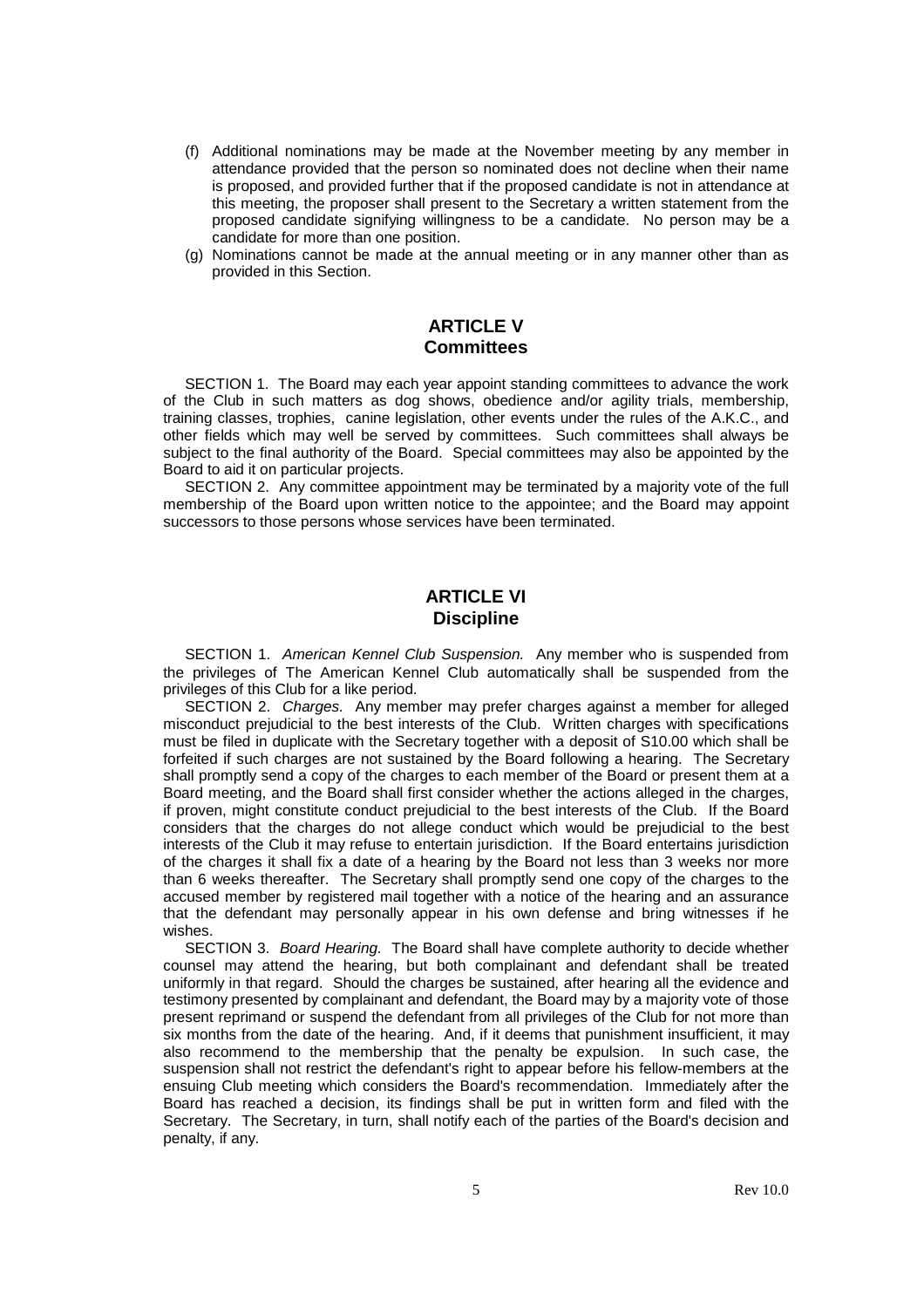SECTION 4. Expulsion. Expulsion of a member from the Club may be accomplished only at a meeting of the Club following a Board hearing and upon the Board's recommendation as provided in Section 3 of this Article. Such proceedings may occur at a regular or special meeting of the Club to be held within 60 days but not earlier than 30 days after the date of the Board's recommendation of expulsion. The defendant shall have the privilege of appearing in his own behalf, though no evidence shall be taken at this meeting. The President shall read the charges and the Board's finding and recommendation, and shall invite the defendant, if present, to speak in his own behalf if he wishes. The members shall then vote by secret written ballot on the proposed expulsion. A two-thirds vote of those present and voting at the meeting shall be necessary for expulsion. If expulsion is not so voted, the Board's suspension shall stand.

### **ARTICLE VII Amendments**

 SECTION 1. Amendments to the constitution and bylaws may be proposed by the Board of Directors or by written petition addressed to the Secretary signed by 20 percent of the membership in good standing. Amendments proposed by such petition shall be promptly considered by the Board of Directors and must be submitted to the members with recommendations of the Board by the Secretary for a vote within three months of the date when the petition was received by the Secretary.

 SECTION 2. The constitution and bylaws may be amended by a vote of 2/3 of the members present and voting at any regular or special meeting called for the purpose, provided the proposed amendments have been included in the notice of the meeting and mailed to each member by first class mail or by Electronic Media at least two weeks prior to the date of the meeting.

SECTION 3. No amendment to the constitution and bylaws that is adopted by the Club shall become effective until it has been approved by the Board of Directors of The American Kennel Club.

### **ARTICLE VIII Dissolution**

 SECTION 1. The Club may be dissolved at any time by the written consent of not less than 2/3 of the members in good standing. In the event of the dissolution of the Club other than for purposes of reorganization whether voluntary or involuntary or by operation of law, none of the property of the Club nor any proceeds thereof nor any assets of the Club shall be distributed to any members of the Club but after payment of the debts of the Club its property and assets shall be given to a charitable organization for the benefit of dogs selected by the Board of Directors.

## **ARTICLE IX Order of Business**

 SECTION 1. At meetings of the Club, the order of business, so far as the character and nature of the meeting may permit, shall be as follows:

 Roll Call Minutes of last meeting Report of President Report of Secretary Report of Treasurer

Program (if scheduled)